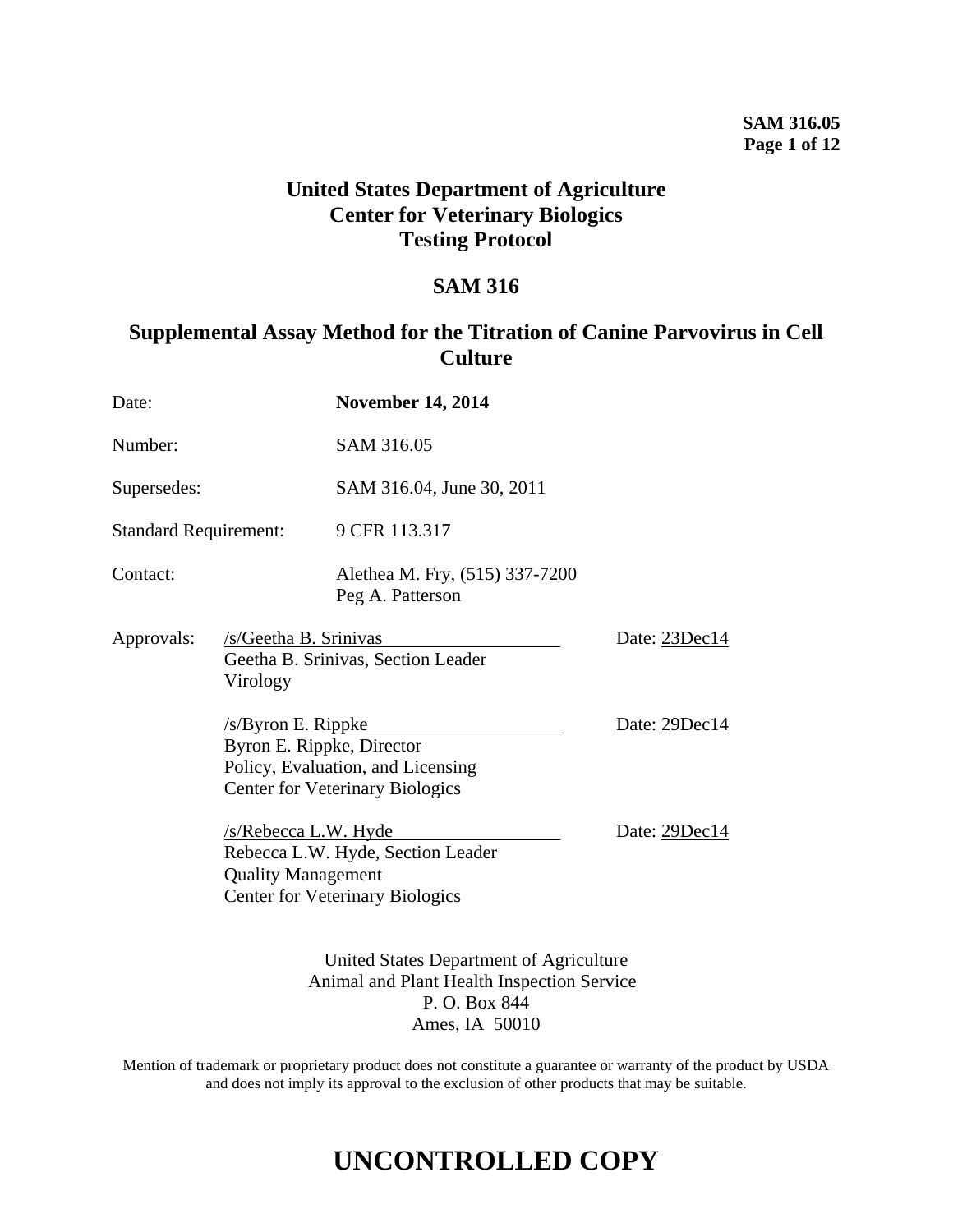#### **Table of Contents**

- **1. Introduction**
- **2. Materials**
	- **2.1 Equipment/instrumentation**
	- **2.2 Reagents/supplies**
- **3. Preparation for the Test**
	- **3.1 Personnel qualifications/training**
	- **3.2 Preparation of equipment/instrumentation**
	- **3.3 Preparation of reagents/control procedures**
	- **3.4 Preparation of the sample**
- **4. Performance of the Test**
- **5. Interpretation of the Test Results**
- **6. Report of Test Results**
- **7. References**
- **8. Summary of Revisions**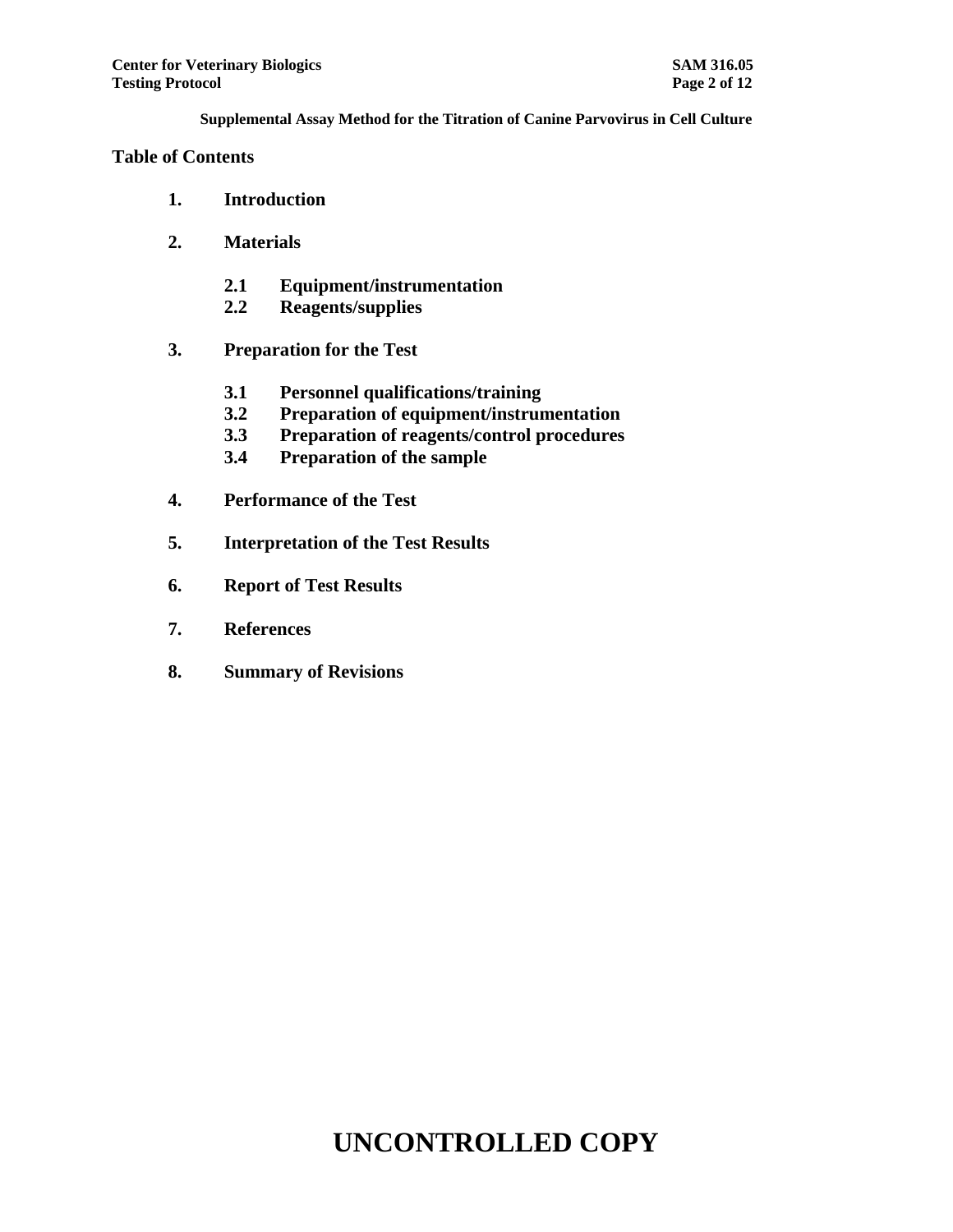#### **1. Introduction**

This Supplemental Assay Method (SAM) describes an *in vitro* test method for assaying modified-live canine parvovirus (CPV) vaccines for viral content. The method uses the Crandell feline kidney (CRFK) cell line as the test system. CPV endpoint is determined by staining inoculated cell cultures by an indirect fluorescent antibody (IFA) staining method.

### **2. Materials**

### **2.1 Equipment/instrumentation**

Equivalent equipment or instrumentation may be substituted for any brand name listed below.

**2.1.1** Incubator,  $36^{\circ} \pm 2^{\circ}$ C, high humidity,  $5\% \pm 1\%$  CO<sub>2</sub> (Model 3336, Forma Scientific Inc.)

- **2.1.2** Incubator aerobic (Model 2, Precision Scientific)
- **2.1.3** Water bath
- **2.1.4** Microscope, ultraviolet (UV) light (Model BH2, Olympus America)
- **2.1.5** Vortex mixer (Vortex-2 Genie, Model G-560, Scientific Industries)
- **2.1.6** Micropipettor, tips, and/or motorized microliter pipette or equivalent and tips
- **2.1.7** Microscope slide glass staining dish with rack (glass staining dish)

### **2.2 Reagents/supplies**

Equivalent reagents or supplies may be substituted for any brand name listed below. All reagents and supplies must be sterile.

**2.2.1** CPV Positive Control, KB5 strain

**2.2.2** CRFK cell culture, free of extraneous agents as tested by title 9, *Code of Federal Regulations* (9 CFR)

**2.2.3** Feline panleukopenia virus antiserum (FPV Antiserum)or Canine Parvovirus antiserum (CPV Antiserum)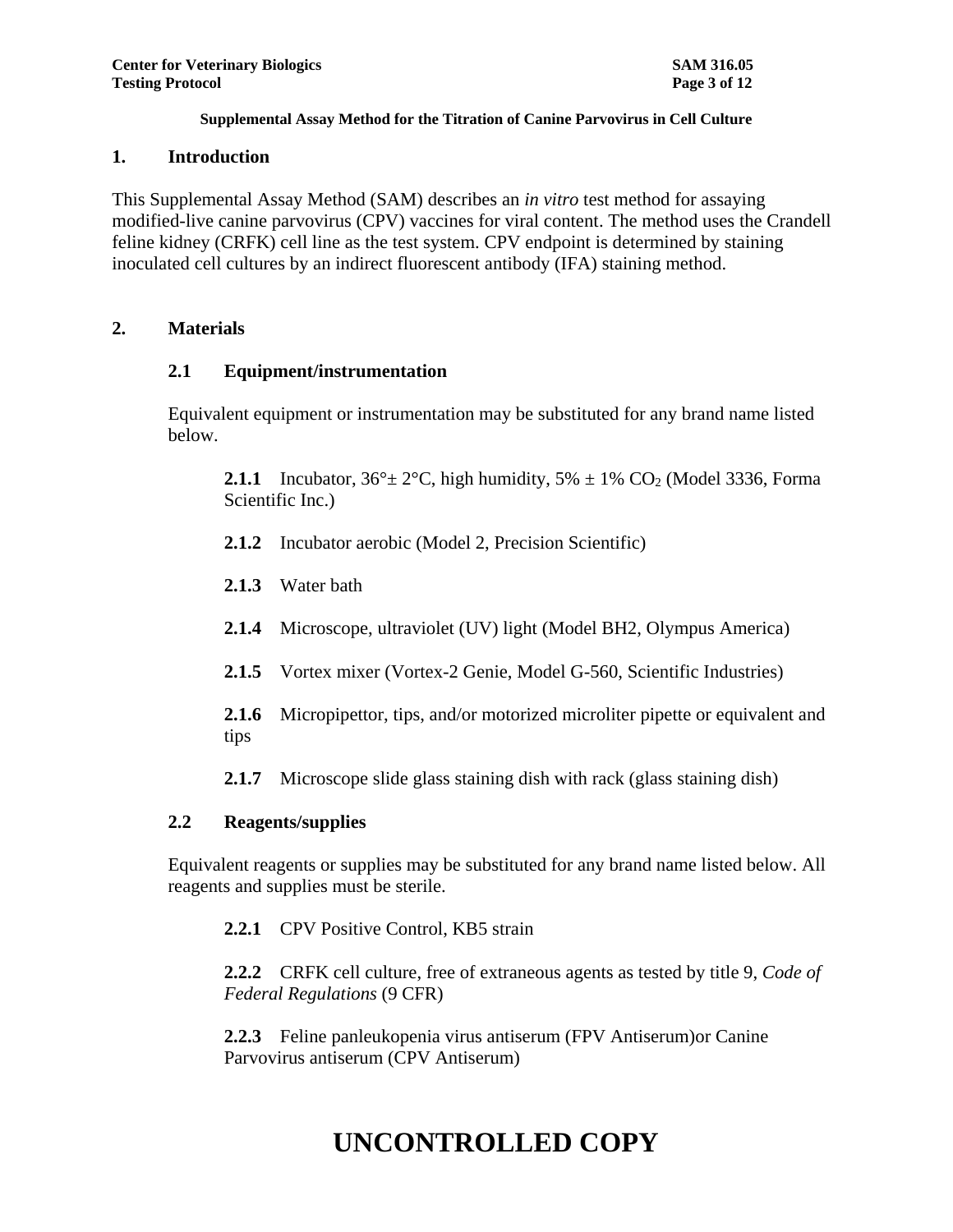- **2.2.4** Minimum essential medium (MEM)
	- **1.** 9.61 g MEM with Earles salts without bicarbonate
	- **2.** 1.1 g sodium bicarbonate  $(NaHCO<sub>3</sub>)$
	- **3.** Dissolve with 900 mL deionized water (DI).

**4.** Add 5.0 g lactalbumin hydrolysate or edamine to 10 mL DI. Heat to  $60^\circ \pm 2^\circ$ C until dissolved. Add to **Step 3** with constant mixing.

**5.** Q.S. to 1000 mL with DI; adjust pH to 6.8-6.9 with 2N hydrochloric acid (HCl).

- **6.** Sterilize through a 0.22-µm filter.
- **7.** Aseptically add 50 µg/mL gentamicin sulfate
- **8.** Store at 2°- 7°C.
- **2.2.5** Growth Medium
	- **1.** 920 mL of MEM
	- **2.** Aseptically add:
		- **a.** 70 mL gamma-irradiated fetal bovine serum (FBS)
		- **b.** 10 mL L-glutamine (200 mM)
- **2.2.6** Dulbecco's phosphate buffered saline (DPBS)
	- **1.** 8.0 g sodium chloride (NaCl)
	- **2.** 0.2 g potassium chloride (KCl)
	- **3.** 0.2 g potassium phosphate, monobasic, anhydrous (KH<sub>2</sub>PO<sub>4</sub>)
	- **4.** 0.1 g magnesium chloride, hexahydrate  $(MgCl<sub>2</sub>•6H<sub>2</sub>O)$
	- **5.** Dissolve reagents with 900 mL DI.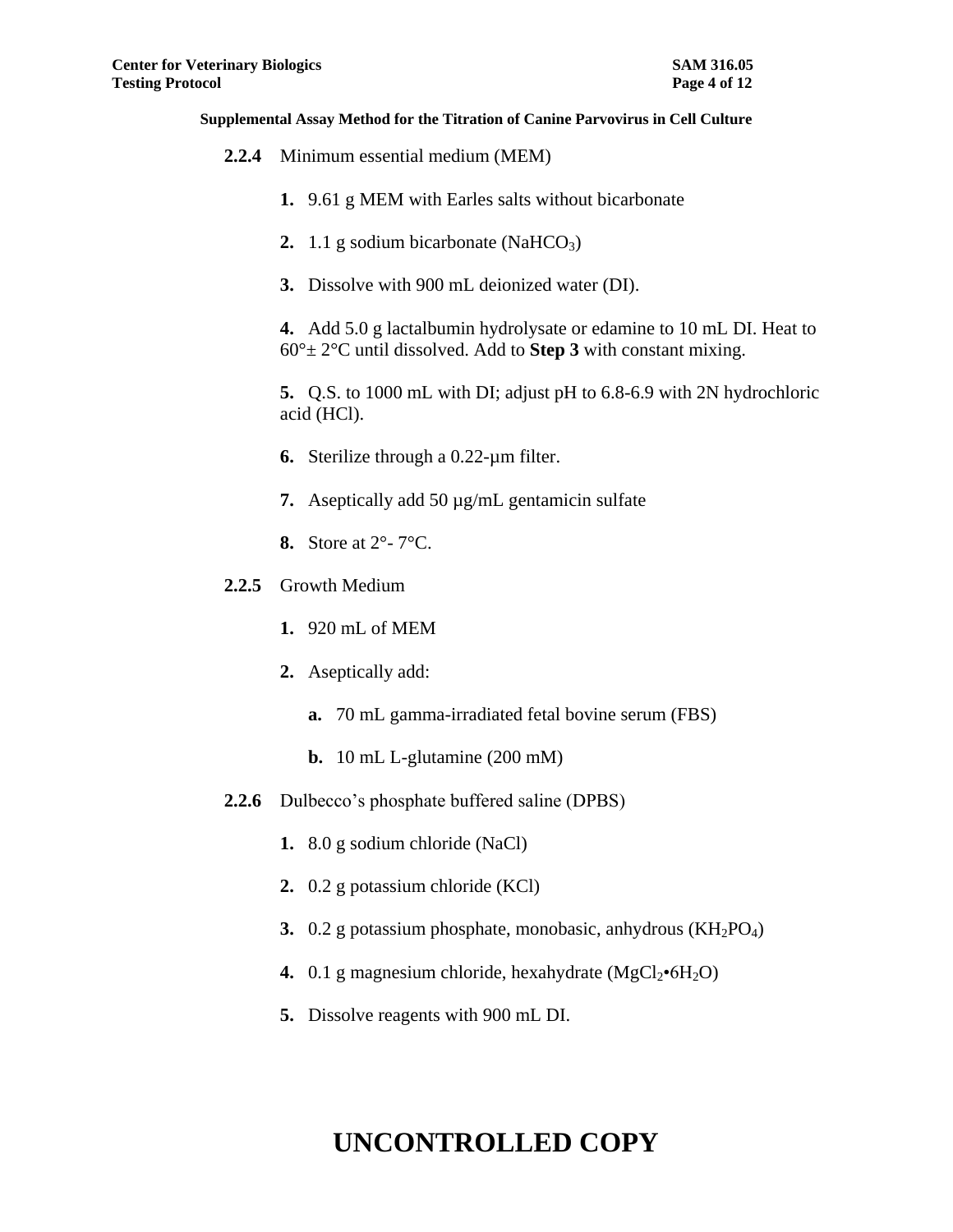**6.** Dissolve 1.03 g sodium phosphate, dibasic, anhydrous  $(Na_2HPO_4)$ with 10 mL DI, heat to  $60^{\circ}$  ±  $2^{\circ}$ C until dissolved; add to **Step 5** with constant mixing.

**7.** Dissolve 0.1 g calcium chloride, anhydrous  $(CaCl<sub>2</sub>)$  with 10 mL DI; add slowly to **Step 6** to avoid precipitation.

- **8.** Q.S. to 1000 mL with DI, adjust pH to 7.0-7.3 with 2N HCl.
- **9.** Sterilize through a 0.22-µm filter.
- 2.2.7 Cell culture glass slides, 8-well (Lab-Tek<sup>®</sup> Slides)
- **2.2.8** Polystyrene tubes, 12 x 75-mm

**2.2.9** Appropriate anti-species IgG (H&L) fluorescein isothiocyanate labeled conjugate (Anti-species Conjugate)

**2.2.10** 100% acetone

- **2.2.11** Syringe, 1-mL and needle, 20-gauge x 1 1/2-inch
- **2.2.12** Pipette-Aid
- **2.2.13** Disposal transfer pipette, 4.6-mL

### **3. Preparation for the Test**

### **3.1 Personnel qualifications/training**

Personnel shall have experience in the preparation and maintenance of cell culture as well as in the propagation of animal viruses and the quantitation of virus infectivity by the IFA staining method.

### **3.2 Preparation of equipment/instrumentation**

**3.2.1** On the day of inoculation, set a water bath at  $36^{\circ} \pm 2^{\circ}$ C.

**3.2.2** On the day of the IFA test, prepare a humidity chamber in the aerobic incubator by filling a pan in the bottom with DI.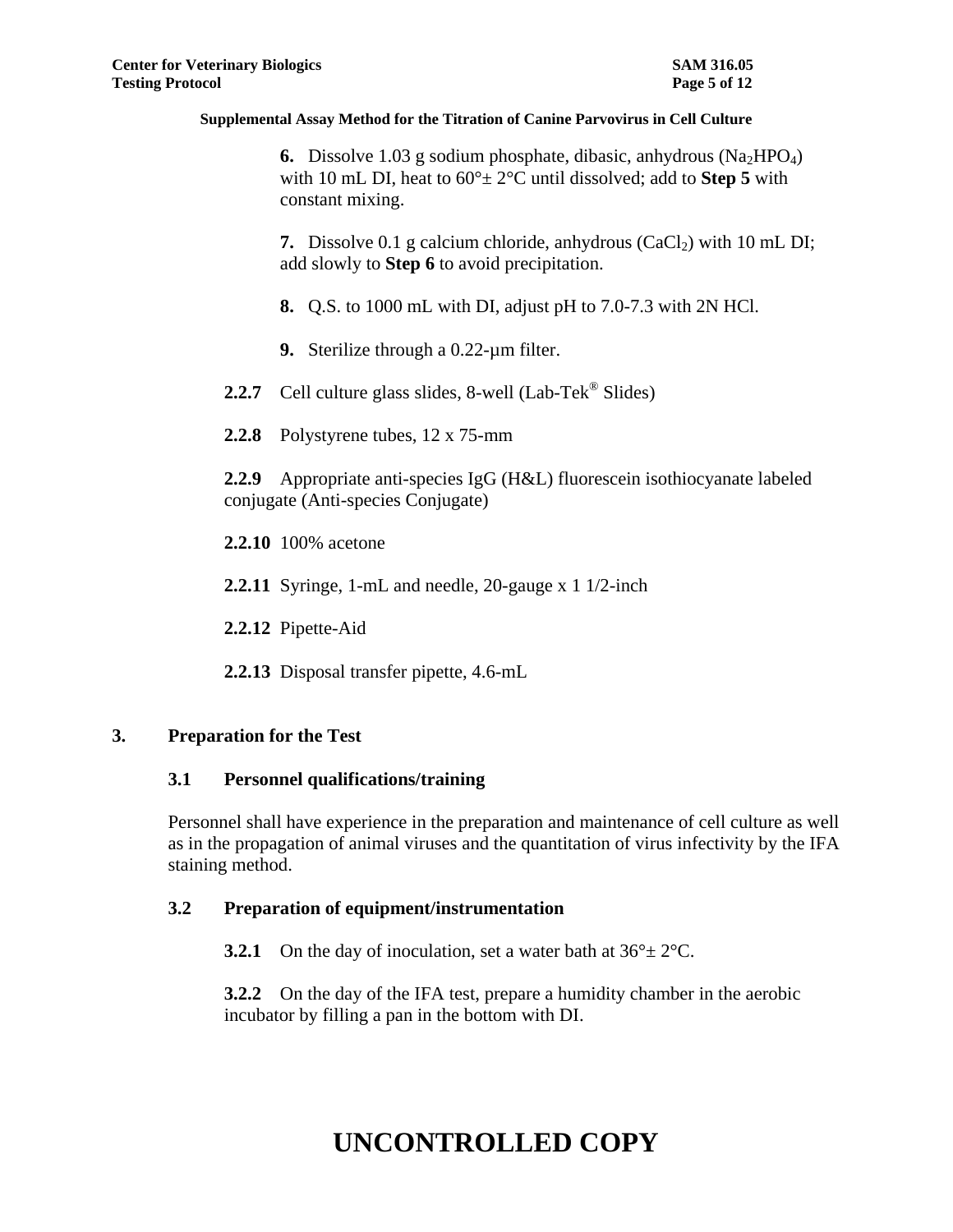#### **3.3 Preparation of reagents/control procedures**

**3.3.1** Preparation of CRFK Slides

**1.** Cells are prepared from healthy, confluent CRFK cells, that are maintained by passing every 3 to 4 days. On the day of test initiation, add 0.4 mL/well of  $10^{5.2}$  to  $10^{5.4}$  cells/mL diluted in Growth Media into all wells of a Lab-Tek<sup>®</sup> slide. Prepare sufficient Lab-Tek<sup>®</sup> Slides to allow 25 wells for controls and 20 wells for each Test Vaccine. Incubate at  $36^{\circ}$ ±  $2^{\circ}$ C in a CO<sub>2</sub> incubator. These become the CRFK Slides.

- **2.** Use seeded CRFK Slides within 4 hours.
- **3.3.2** Preparation of the CPV Working Positive Control

**1.** On the day of inoculation, rapidly thaw a vial of CPV Positive Control in a  $36^{\circ}$  ± 2°C water bath.

**2.** Dispense 1.8 mL of MEM into each of 7, 12 x 75-mm polystyrene tubes labeled  $10^{-1}$  through  $10^{-7}$ .

**3.** Transfer 200  $\mu$ L of the CPV Positive Control to the tube labeled  $10^{-1}$ ; discard pipette tip. Mix by vortexing.

**4.** Using a new pipette tip, transfer 200  $\mu$ L from the  $10^{-1}$  labeled tube (**Step 3**) to the  $10^{-2}$  tube; discard pipette tip. Mix by vortexing.

**5.** Repeat **Step 4** for each subsequent dilution, transferring 200 µL from the previous dilution to the next dilution tube until the tenfold dilution series is completed.

**3.3.3** Preparation of Working FPV or CPV Antiserum

On the day of the IFA test, dilute FPV or CPV Antiserum in DPBS to the IFA working dilution on the CVB Reagent Data Sheet or as determined for that specific antiserum.

**3.3.4** Preparation of Working Anti-species Conjugate

On the day of the IFA test, dilute Anti-species Conjugate in DPBS to the working dilution according to the manufacturer's recommendations.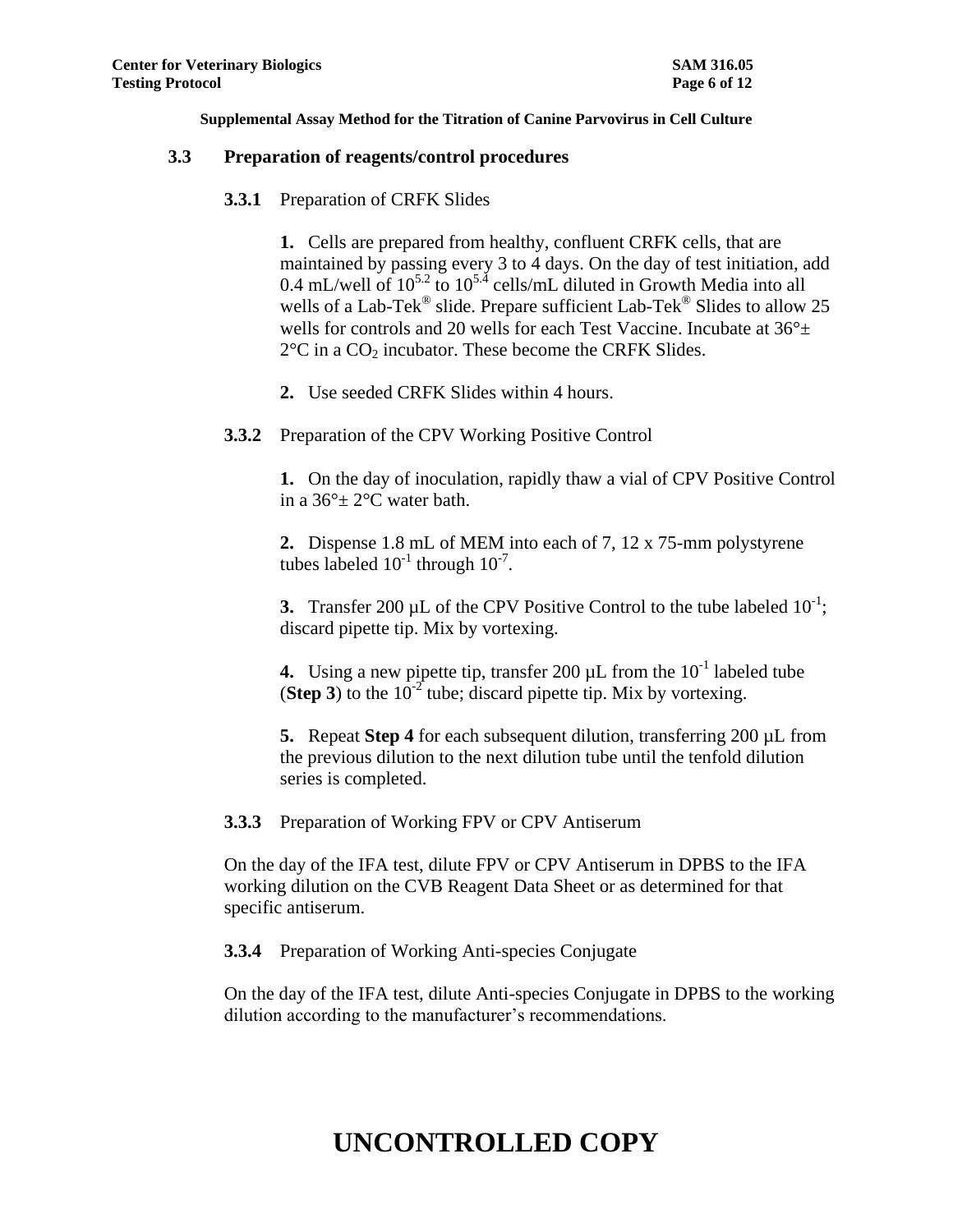### **3.4 Preparation of the sample**

**3.4.1** The initial test of a Test Vaccine will be with a single vial (a single sample from 1 vial). On the day of inoculation, rehydrate a vial of the Test Vaccine by transferring 1.0 mL for a 1-mL-dose vaccine, 0.5 mL for 1/2-mL-dose vaccines, etc., of the provided diluent into the vial containing the lyophilized Test Vaccine. Use a sterile 1.0-mL syringe and an 18-gauge x 1 1/2-inch needle; mix by vortexing. Incubate for  $15 \pm 5$  minutes at room temperature.

**3.4.2** Dispense 1.8 ml MEM into each of 6, 12 x 75-mm polystyrene tubes labeled  $10^{-1}$  through  $10^{-6}$ .

**3.4.3** With a micropipettor, transfer 200 µL from the rehydrated Test Vaccine vial to the tube labeled  $10^{-1}$ ; discard the pipette tip. Mix by vortexing.

**3.4.4** Transfer 200 µL from the  $10^{-1}$  labeled tube (**Section 3.4.3**) to the  $10^{-2}$  tube; discard the pipette tip. Mix by vortexing.

**3.4.5** Repeat **Section 3.4.4** for each subsequent dilution, transferring 200 µL from the previous dilution to the next dilution tube until the tenfold dilution series is completed.

### **4. Performance of the Test**

**4.1** Inoculate 5 wells/dilution of a CRFK Slide with 100  $\mu$ L/well from dilutions 10<sup>-6</sup> through  $10^{-3}$  of the Test Vaccine. Tip changes are not necessary between each dilution in a series if pipetting from the most dilute to the most concentrated within that series (e.g.,  $10^{-6}$  through  $10^{-3}$ ).

**4.2** Inoculate 5 wells/dilution of a CRFK Slide with 100  $\mu$ L/well, from dilutions 10<sup>-6</sup> through  $10^{-3}$  of the CPV Working Positive Control. Tip changes are not necessary between each dilution in a series if pipetting from the most dilute to the most concentrated within that series (e.g.,  $10^{-6}$  through  $10^{-3}$ ).

**4.3** Five uninoculated wells serve as a Negative Cell Control.

**4.4** Incubate CRFK Slides in a  $36^{\circ} \pm 2^{\circ}$ C CO<sub>2</sub> incubator for 5 days  $\pm$  1 day.

**4.5** Following incubation, decant the media from the CRFK Slide and remove the plastic walls by twisting them away from the CRFK Slide, leaving the gasket attached to the slide.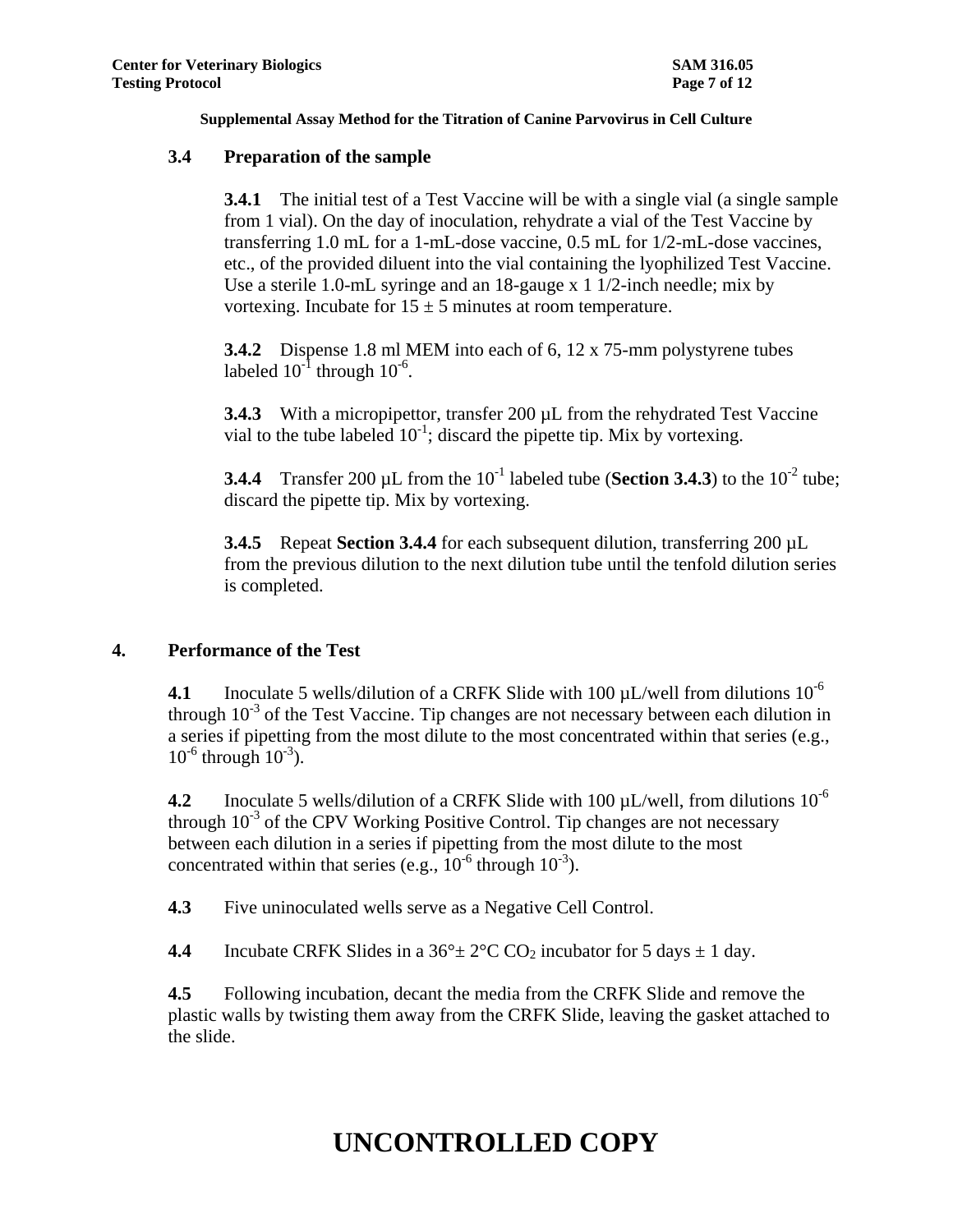**4.6** Place the CRFK Slides in a slide rack; place the rack in a glass staining dish filled with DPBS. Let stand for  $15 \pm 5$  minutes at room temperature.

**4.7** Discard the DPBS; fix the CRFK Slides in 100% acetone for  $15 \pm 5$  minutes at room temperature. Remove and allow to air dry.

**4.8** Pipette  $75 \pm 25$  µL of the Working FPV Antiserum into each well of the CRFK Slides. Incubate for  $30 \pm 5$  minutes in the aerobic incubator at  $36^{\circ} \pm 2^{\circ}$ C.

**4.9** Wash per **Section 4.6.**

**4.10** Pipette  $75 \pm 25$  µL of the Working Anti-species Conjugate into each well of the CRFK Slides. Incubate for 30  $\pm$  5 minutes in the aerobic incubator at 36 $\degree$  ± 2 $\degree$ C.

**4.11** Wash per **Section 4.6.** Discard the DPBS.

**4.12** Rinse the CRFK Slides with DI; allow to air dry.

**4.13** Read at 100-200X magnification with a UV-light microscope; examine the cell monolayer for typical CPV apple-green nuclear fluorescence.

**4.13.1** Wells containing 1 or more cells with specific CPV fluorescence are considered to be positive.

**4.13.2** Results are recorded as number of IFA positive wells versus total number of wells examined for each dilution of a Test Vaccine and the CPV Working Positive Control.

**4.14** Calculate the 50% fluorescent antibody infective dose (FAID<sub>50</sub>) of the Test Vaccine and the CPV Working Positive Control using the method of Spearman-Kärber as modified by Finney.

Example:

 $10^{-3}$  dilution of Test Vaccine = 5/5 wells IFA positive  $10^{-4}$  dilution of Test Vaccine = 4/5 wells IFA positive  $10^{-5}$  dilution of Test Vaccine = 2/5 wells IFA positive  $10^{-6}$  dilution of Test Vaccine = 0/5 wells IFA positive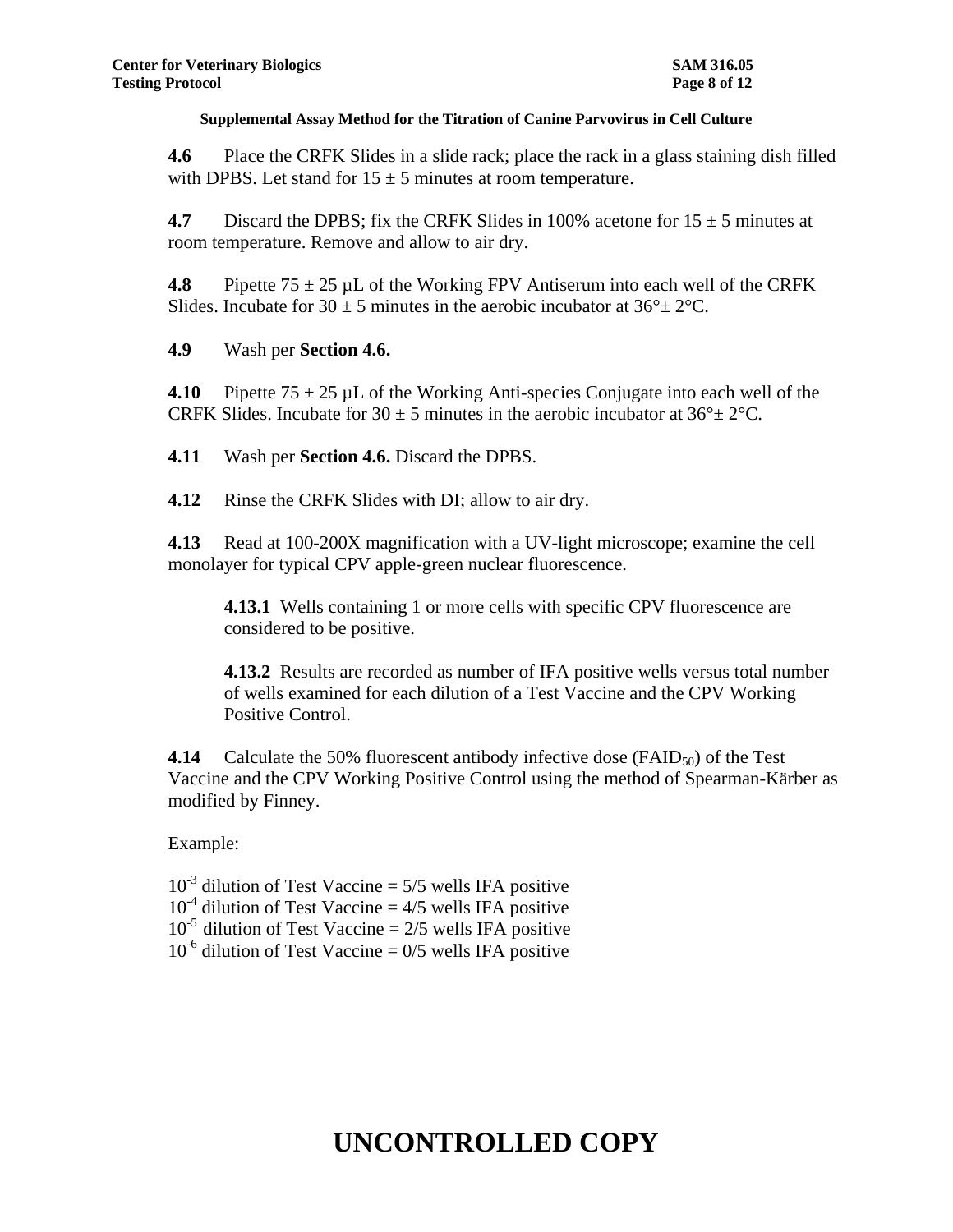Spearman-Kärber formula:

### **Test Vaccine Titer =**  $(X - d/2 + [d \cdot S])$  **where:**

- $X = log_{10}$  of highest dilution with all wells IFA positive (3)
- $\mathbf{d} = \log_{10}$  of tenfold dilution factor (1)
- $S =$ sum of proportions of wells IFA positive for all dilutions tested:
	- $\frac{5}{2}$   $\frac{4}{2}$   $\frac{0}{11}$  $5 + 5 + 5 + 5 = 5 = 2.2$

**Test Vaccine titer** =  $(3 - 1/2) + (1 \cdot 2.2) = 4.7$ 

Adjust the titer to the Test Vaccine dose as follows:

#### **A.** divide the **Test Vaccine Dose** by the **Inoculation Dose**

**Test Vaccine Dose** = manufacturer's recommended vaccination dose (for this CPV test vaccine, the recommended dose is 1 mL)

**Inoculation Dose** = amount of diluted Test Vaccine added to each well of the Test Slide (for this CPV test vaccine, the inoculation dose is 0.1 mL)

> $\_1$  mL dose  $\_$  $0.1 \overline{\text{mL inoculum}} = 10$

**B.** calculate  $log_{10}$  of value in **A** and add it to the **Test Vaccine titer** as illustrated below:

Log of  $10 = 1.0$ 

**Test Vaccine titer**  $= 4.7 + 1.0 = 5.7$ 

Therefore the titer of the **CPV Test Vaccine** is  $10^{5.7}$  FAID<sub>50</sub>/mL.

#### **5. Interpretation of the Test Results**

**5.1** Validity requirements**:**

**5.1.1** The calculated FAID<sub>50</sub> titer of the CPV Working Positive Control must fall within plus or minus 2 standard deviations  $(\pm 2 SD)$  of its mean titer, as established from a minimum of 10 previously determined titers.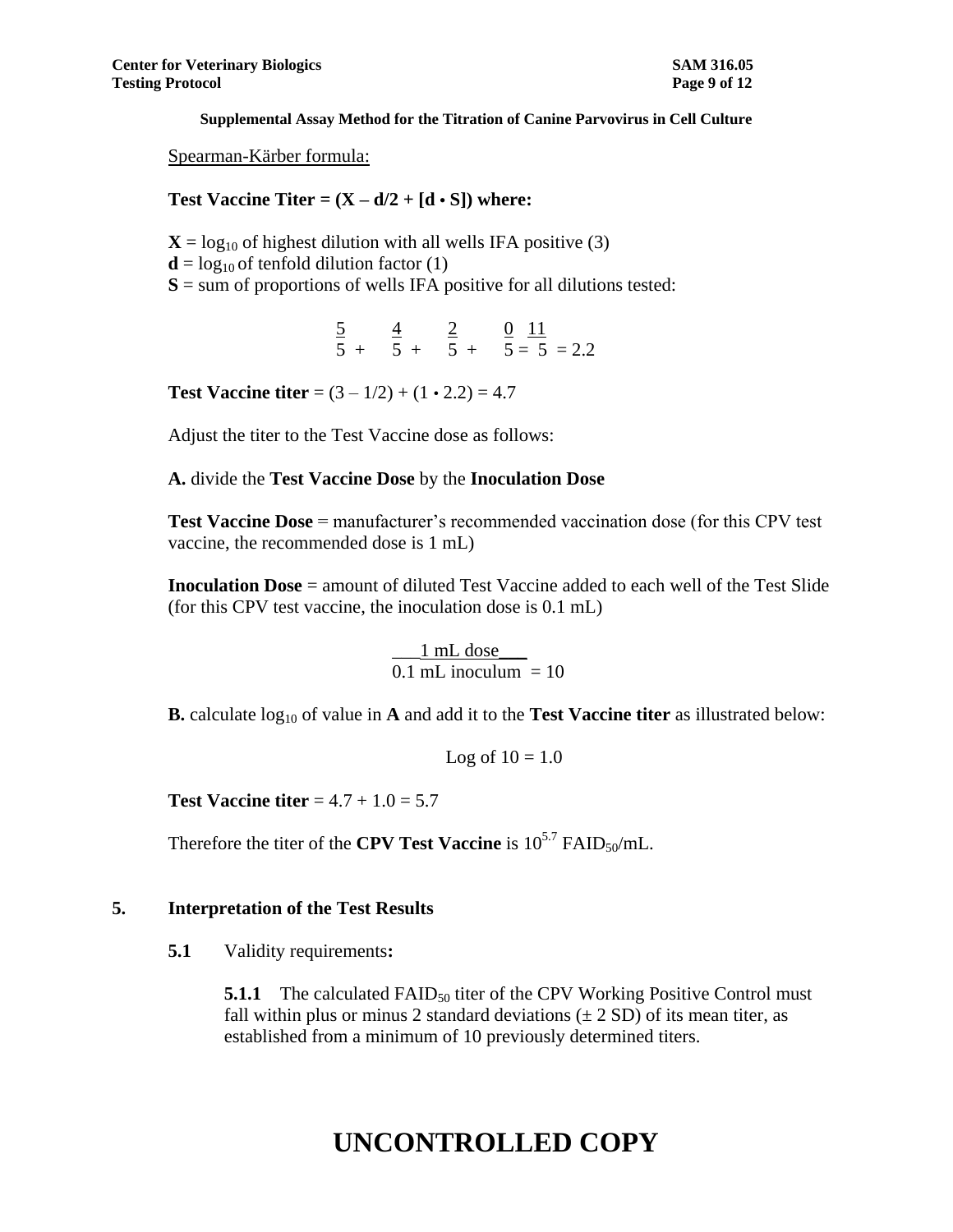**5.1.2** The lowest inoculated dilution of the CPV Working Positive Control must exhibit a 100% positive IFA reaction (5/5). If an endpoint is not reached (1 or more wells are IFA positive at the highest dilution), the titer is expressed as "greater than or equal to" the calculated titer. If an endpoint is critical to testing, the highest (most dilute) must exhibit no positive IFA reaction (0/5).

**5.1.3** The Uninoculated Cell Control must not exhibit any cytopathic effect, specific CPV fluorescence, or cloudy media that would indicate contamination.

**5.2** If the validity requirements are not met, then the assay is considered a **NO TEST** and may be retested without prejudice.

**5.3** If the validity requirements are met and the titer of the Test Vaccine is greater than or equal to the titer contained in the Animal and Plant Health Inspection Service (APHIS) filed Outline of Production for the product under test, the Test Vaccine is considered **SATISFACTORY**.

**5.4** If the validity requirements are met, but the titer of the Test Vaccine is less than the required minimum titer contained in the APHIS filed Outline of Production for the product under test, the Test Vaccine may be retested in accordance with the 9 CFR 113.8.

### **6. Report of Test Results**

Report results as the  $FAID_{50}$  per dose of the Test Vaccine.

### **7. References**

**7.1** Title 9, *Code of Federal Regulations*, part 113.317, U.S. Government Printing Office, Washington, DC.

**7.2** Cottral, GE, (Ed.), 1978. *Manual of standardized methods for veterinary microbiology.* Comstock Publishing Associates, Ithaca, New York. pg. 731.

**7.3** Finney, DJ, 1978. *Statistical methods in biological assay.* Griffin, London. 3rd edition, pp. 394-401.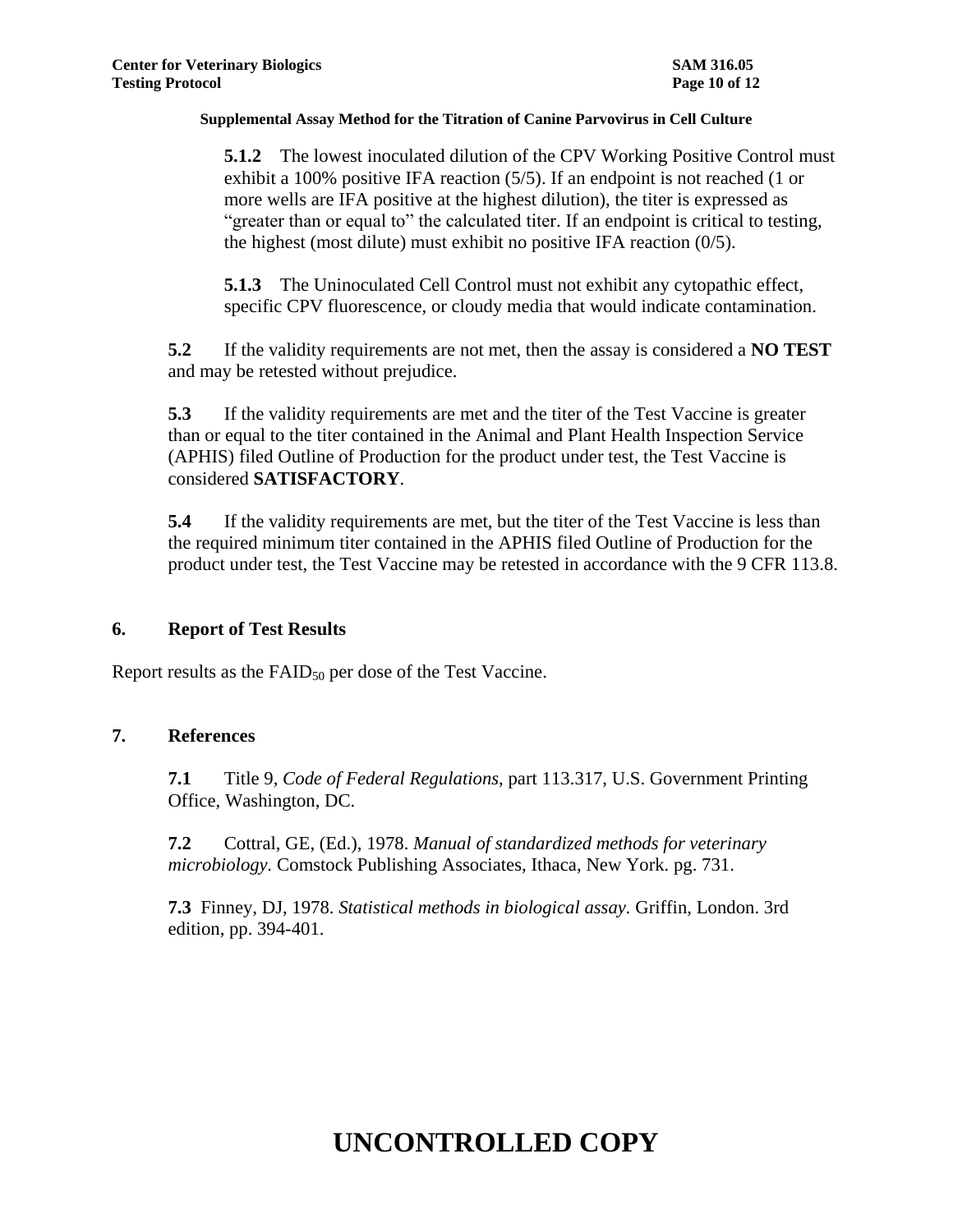#### **8. Summary of Revisions**

#### **Version .05**

• The Contact information has been updated; however, the Virology Section has elected to keep the same next review date for the document.

### **Version .04**

• The Contact information has been updated.

### **Version .03**

• The term "Reference" has been changed to "Positive Control" throughout the document.

#### **Version .02**

This document was revised to clarify the practices currently in use in the Center for Veterinary Biologics and to provide additional detail. While no significant changes impacting the test were made from the previous protocol, the following changes have been made:

- **2.1.2, 2.1.3** The temperature setting has been removed.
- **2.1.6, 2.2.12, 2.2.13** Equipment has been added.
- **2.2.3, 3.3.3** The reagent name has been corrected to "or CPV antiserum".
- 2.2.4.2 The amount of sodium bicarbonate (NaHCO<sub>3</sub>) has been changed from 2.2 g to 1.1 g.
- **2.2.4.7** Penicillin and streptomycin have been deleted.
- **2.2.9, 3.3.4, 4.10** The conjugate name has been corrected to Anti-Species IgG.
- **3.1** Personnel experience has been clarified.
- **3.3.1** The cell count has been clarified.
- **4.2** Inoculation of the Reference has been clarified.
- **4.4** The incubation has been changed from hours to days.
- **4.9, 4.11** The wash step has been corrected.